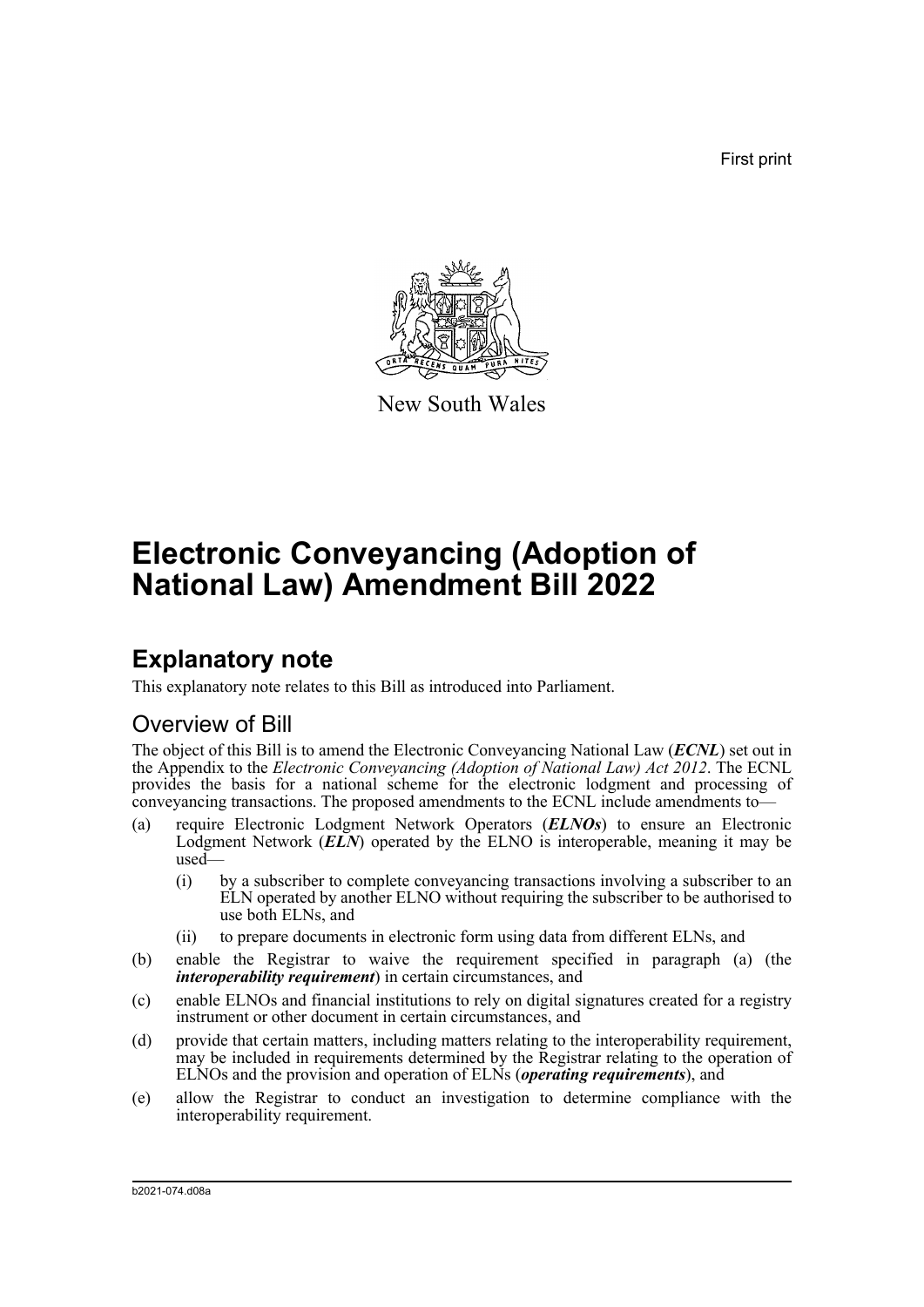### Outline of provisions

**Clause 1** sets out the name, also called the short title, of the proposed Act.

**Clause 2** provides for the commencement of the proposed Act on the date of assent to the proposed Act.

#### **Schedule 1 Amendment of Electronic Conveyancing (Adoption of National Law) Act 2012 No 88**

**Schedule 1[1]** defines certain words and expressions for the purposes of the ECNL.

**Schedule 1[2]** provides that the Registrar may rely on the Registrar's power to approve forms conferred by proposed section 44 for the purposes of approving a form to enable documents to be lodged electronically.

**Schedules 1[4] and [5]** provide that the following may rely on a digitally signed document created in connection with a conveyancing transaction—

- (a) each ELNO whose ELN is used in connection with the conveyancing transaction,
- (b) in relation to a document that directs the payment of money as part of the conveyancing transaction—each financial institution that pays or receives money in accordance with the direction.

**Schedule 1[3]** makes a consequential amendment.

**Schedule 1[6]** requires an ELNO to establish and maintain interoperability between the ELN operated by the ELNO and each ELN operated by another ELNO. Interoperability must be established and maintained in accordance with the operating requirements. The Registrar may waive compliance with the interoperability requirement if a waiver is reasonably necessary in the circumstances. A waiver may be total or partial, apply to an individual ELNO or a specified class of ELNOs, apply generally or be limited to specified exceptions or factors, apply indefinitely or for a specified period and may be unconditional or subject to conditions or restrictions.

**Schedule 1[7]** provides that the Registrar may renew a person's approval as an ELNO if the Registrar is satisfied the person meets the qualifications for renewal of approval, as specified in the operating requirements.

**Schedule 1[8] and [10]** provide that the Registrar may determine operating requirements about the following matters—

- (a) changes in the control of an ELNO,
- (b) interoperability,
- (c) the technical and operational requirements for an ELN, including data standards relating to interoperability,
- (d) the integration of an ELN with other electronic systems,
- (e) the separation of services provided by an ELN from other services provided by the ELNO,
- (f) fees and charges payable to an ELNO,
- (g) the resolution of disputes between certain parties,
- (h) an ELNO's participation and compliance in a scheme for an industry code relating to associated financial transactions.

**Schedule 1[9]** clarifies that a reference to an ELN is to a reference to the ELN operated by the ELNO.

**Schedule 1[12]** enables the Registrar to conduct an investigation (a *compliance examination*) for the purpose of ascertaining an ELNO's compliance with the interoperability requirement. **Schedule 1[11]** makes a consequential amendment.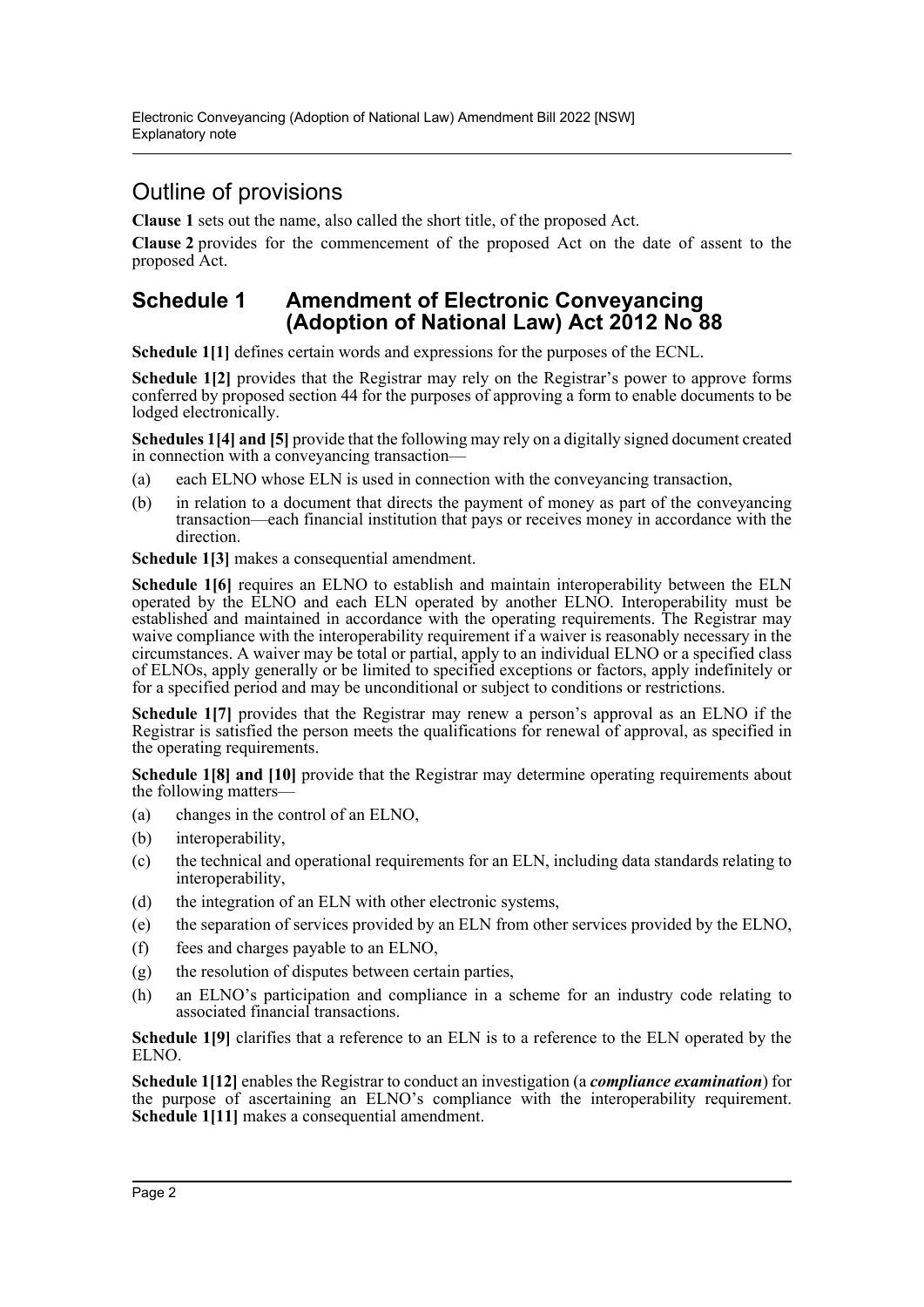**Schedule 1[13]** enables the Registrar to refer a matter to another Registrar, instead of conducting a compliance examination, at any time during a compliance examination or after completing a compliance examination.

**Schedule 1[14]** makes it clear the Registrar may refer a matter to another person, body or organisation despite a law relating to privacy or confidentiality.

**Schedule 1[15]** enables the Registrar to delegate the Registrar's power to approve forms conferred by proposed section 44.

**Schedule 1[16]** permits the Registrar to authorise, in an instrument of delegation, a delegate to subdelegate a power or function.

**Schedule 1[18]** provides that the mere fact the operating requirements include provisions in relation to the following does not make the Registrar responsible for the regulation or conduct of financial transactions associated with conveyancing transactions (*associated financial transactions*)—

- (a) data standards relating to associated financial transactions,
- (b) an ELNO's participation and compliance in a scheme for an industry code relating to associated financial transactions.

**Schedule 1[17]** makes a consequential amendment.

**Schedule 1[19]** provides that the Registrar—

- (a) is authorised to disclose certain information to the Australian Registrars' National Electronic Conveyancing Council, a Registrar of another jurisdiction or another entity with responsibility for the ECNL despite any law of this jurisdiction that may relate to privacy or confidentiality, and
- (b) may approve forms for use under the ECNL.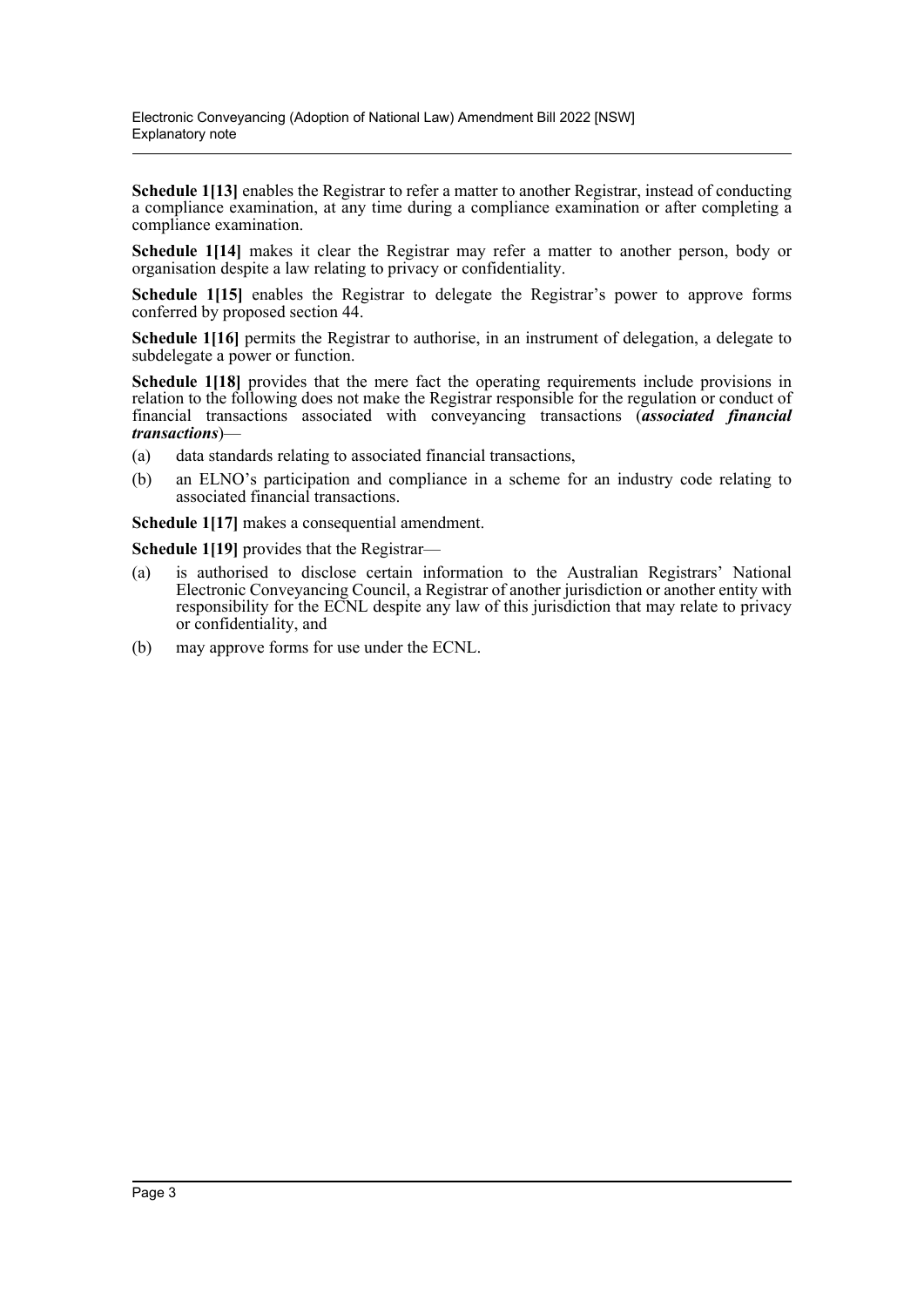First print



New South Wales

# **Electronic Conveyancing (Adoption of National Law) Amendment Bill 2022**

## **Contents**

| Schedule 1 | Amendment of Electronic Conveyancing (Adoption of National<br>Law) Act 2012 No 88 |              |      |
|------------|-----------------------------------------------------------------------------------|--------------|------|
|            |                                                                                   | Commencement |      |
|            |                                                                                   | Name of Act  |      |
|            |                                                                                   |              | Page |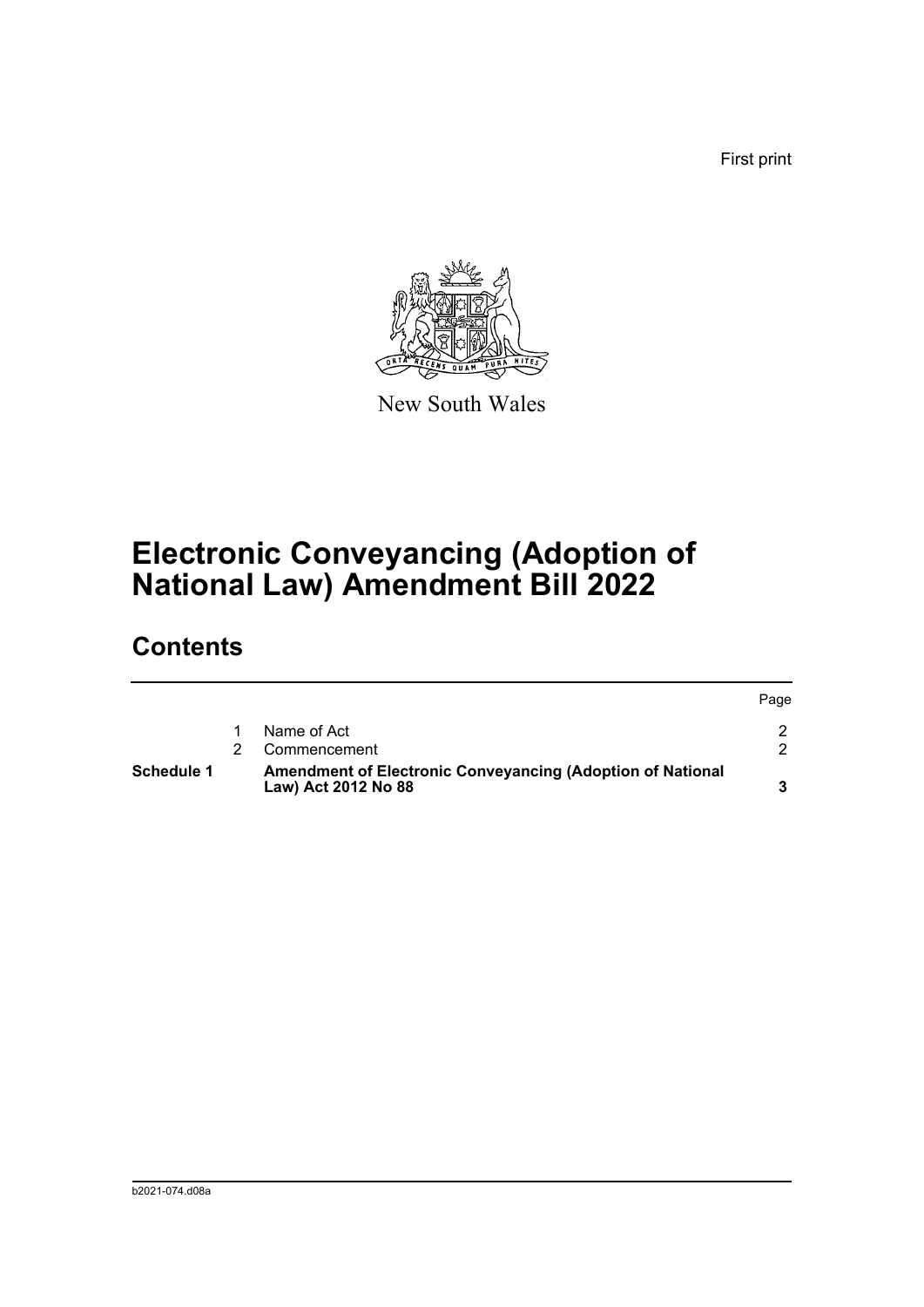

New South Wales

# **Electronic Conveyancing (Adoption of National Law) Amendment Bill 2022**

No , 2022

#### **A Bill for**

An Act to amend the *Electronic Conveyancing (Adoption of National Law) Act 2012* to make miscellaneous amendments to the Electronic Conveyancing National Law, including to regulate the operation of electronic lodgment networks operated by different electronic lodgement network operators.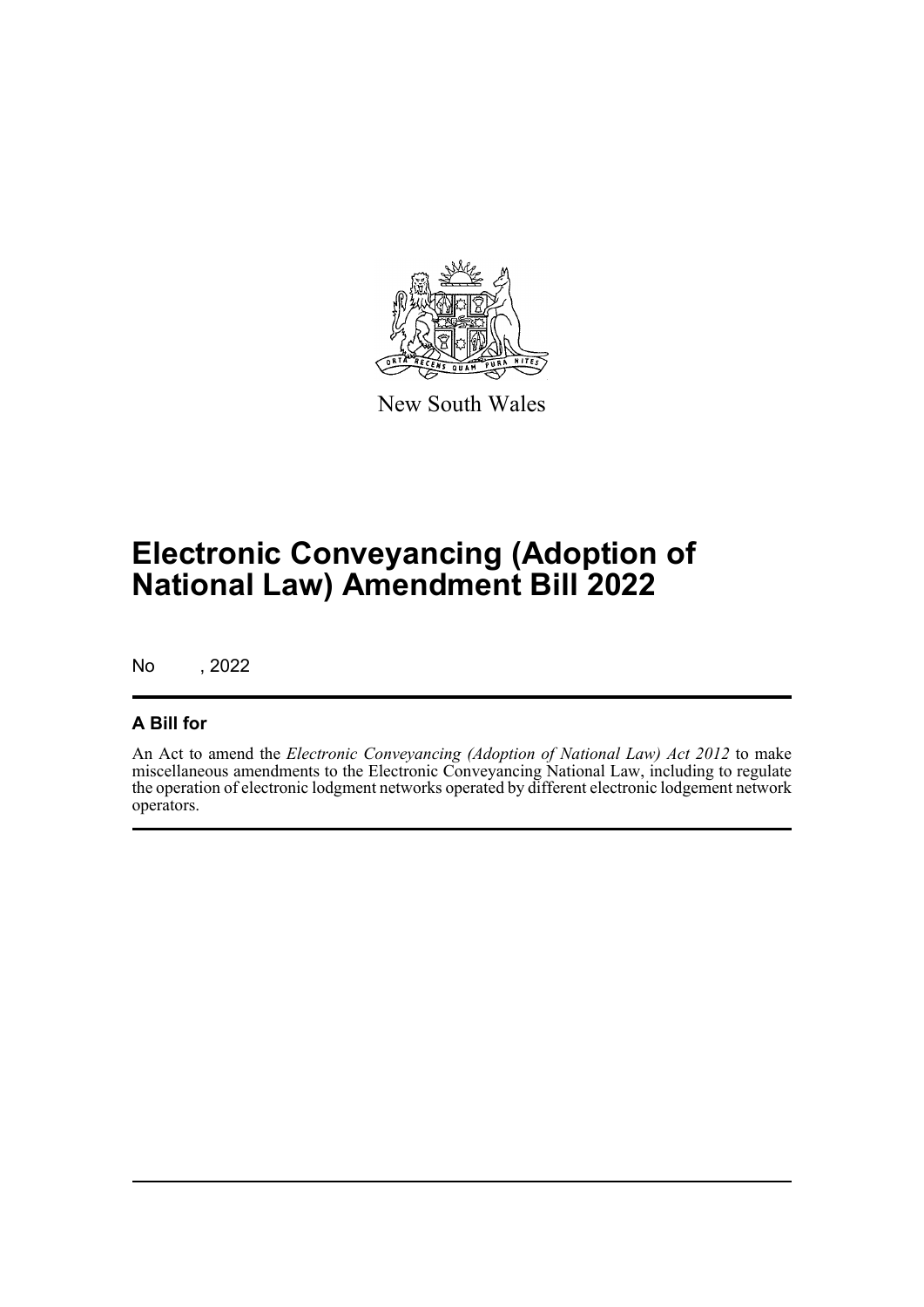<span id="page-5-1"></span><span id="page-5-0"></span>

| The Legislature of New South Wales enacts—                                                       | 1                   |
|--------------------------------------------------------------------------------------------------|---------------------|
| Name of Act                                                                                      | $\mathcal{P}$       |
| This Act is the <i>Electronic Conveyancing (Adoption of National Law) Amendment Act</i><br>2022. | 3<br>$\overline{4}$ |
| Commencement                                                                                     | 5                   |
| This Act commences on the date of assent to this Act.                                            | 6                   |
|                                                                                                  |                     |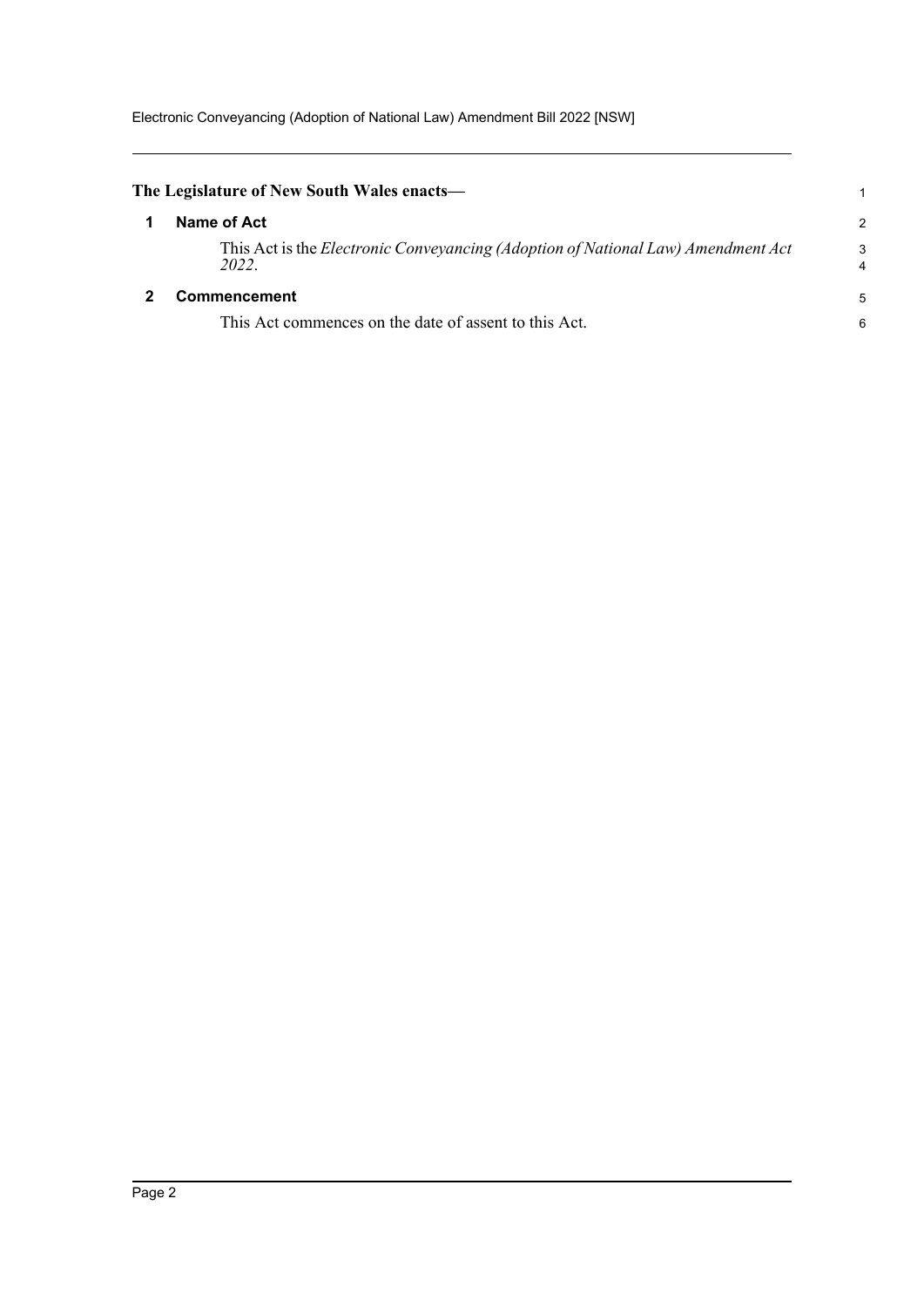#### <span id="page-6-0"></span>**Schedule 1 Amendment of Electronic Conveyancing (Adoption of National Law) Act 2012 No 88**

1 2

| [1]   |                                                                                                                                        |      |                  | <b>Appendix Electronic Conveyancing National Law</b>                                                                                                                                                                               |                                                                                                                                                                                                   | 3                    |  |
|-------|----------------------------------------------------------------------------------------------------------------------------------------|------|------------------|------------------------------------------------------------------------------------------------------------------------------------------------------------------------------------------------------------------------------------|---------------------------------------------------------------------------------------------------------------------------------------------------------------------------------------------------|----------------------|--|
|       | Insert in alphabetical order in section $3(1)$ —                                                                                       |      |                  |                                                                                                                                                                                                                                    |                                                                                                                                                                                                   |                      |  |
|       | <i>another registrar</i> means a person who is a Registrar as defined in the<br>application law of another participating jurisdiction. |      |                  |                                                                                                                                                                                                                                    |                                                                                                                                                                                                   |                      |  |
|       | <i>interoperability</i> means the interworking of ELNs operated by ELNOs in a way<br>that enables—                                     |      |                  |                                                                                                                                                                                                                                    |                                                                                                                                                                                                   | $\overline{7}$<br>8  |  |
|       |                                                                                                                                        |      | (a)              | a subscriber using an ELN (the <i>first subscriber</i> ) to complete a<br>conveyancing transaction that involves a subscriber using another ELN<br>without the first subscriber having to be a subscriber to the other ELN,<br>and |                                                                                                                                                                                                   | 9<br>10<br>11<br>12  |  |
|       |                                                                                                                                        |      | (b)              | the preparation of a registry instrument or other document in electronic<br>form using data from different ELNs.                                                                                                                   |                                                                                                                                                                                                   | 13<br>14             |  |
|       |                                                                                                                                        |      |                  | <i>interoperability requirement</i> means the requirement set out in section $18A(1)$ .                                                                                                                                            |                                                                                                                                                                                                   | 15                   |  |
| $[2]$ | <b>Appendix, section 7</b>                                                                                                             |      |                  |                                                                                                                                                                                                                                    |                                                                                                                                                                                                   | 16                   |  |
|       |                                                                                                                                        |      |                  | Insert "section 44 or" after "under" in section $7(2)$ .                                                                                                                                                                           |                                                                                                                                                                                                   | 17                   |  |
| $[3]$ | <b>Appendix, section 12</b>                                                                                                            |      |                  |                                                                                                                                                                                                                                    |                                                                                                                                                                                                   |                      |  |
|       |                                                                                                                                        |      |                  | Insert before section $12(1)$ —                                                                                                                                                                                                    |                                                                                                                                                                                                   | 19                   |  |
|       |                                                                                                                                        | (1A) | In this section- |                                                                                                                                                                                                                                    |                                                                                                                                                                                                   | 20                   |  |
|       |                                                                                                                                        |      |                  | <i>financial institution</i> means—                                                                                                                                                                                                |                                                                                                                                                                                                   |                      |  |
|       |                                                                                                                                        |      | (a)              | an authorised deposit-taking institution as defined in the Banking Act<br>1959 of the Commonwealth, section $5(1)$ , or                                                                                                            |                                                                                                                                                                                                   | 22<br>23             |  |
|       |                                                                                                                                        |      | (b)              | a bank constituted by a law of this jurisdiction or of another State or the<br>Commonwealth.                                                                                                                                       |                                                                                                                                                                                                   | 24<br>25             |  |
| [4]   |                                                                                                                                        |      |                  | Appendix, section 12(1)(c)(iia)                                                                                                                                                                                                    |                                                                                                                                                                                                   | 26                   |  |
|       | Insert after section $12(1)(c)(ii)$ —                                                                                                  |      |                  |                                                                                                                                                                                                                                    |                                                                                                                                                                                                   |                      |  |
|       |                                                                                                                                        |      |                  | (iia)<br>conveyancing transaction, and                                                                                                                                                                                             | each ELNO whose ELN is used in connection with that                                                                                                                                               | 28<br>29             |  |
| [5]   |                                                                                                                                        |      |                  | Appendix, section 12(1)(c)(v)                                                                                                                                                                                                      |                                                                                                                                                                                                   | 30                   |  |
|       | Insert after section $12(1)(c)(iv)$ —                                                                                                  |      |                  |                                                                                                                                                                                                                                    |                                                                                                                                                                                                   |                      |  |
|       |                                                                                                                                        |      |                  | (v)<br>with that direction, and                                                                                                                                                                                                    | in the case of a document that contains a direction for the<br>payment of money as part of that conveyancing transaction, each<br>financial institution that pays or receives money in accordance | 32<br>33<br>34<br>35 |  |
| [6]   | Appendix, section 18A                                                                                                                  |      |                  |                                                                                                                                                                                                                                    |                                                                                                                                                                                                   | 36                   |  |
|       | Insert after section 18—                                                                                                               |      |                  |                                                                                                                                                                                                                                    |                                                                                                                                                                                                   |                      |  |
|       | 18A                                                                                                                                    |      |                  | ELNO required to establish and maintain interoperability                                                                                                                                                                           |                                                                                                                                                                                                   | 38                   |  |
|       |                                                                                                                                        | (1)  |                  | A person approved as an ELNO under section 15 must, in accordance with the<br>operating requirements, establish and maintain interoperability between the<br>ELN operated by the person and each ELN operated by another ELNO.     |                                                                                                                                                                                                   | 39<br>40<br>41       |  |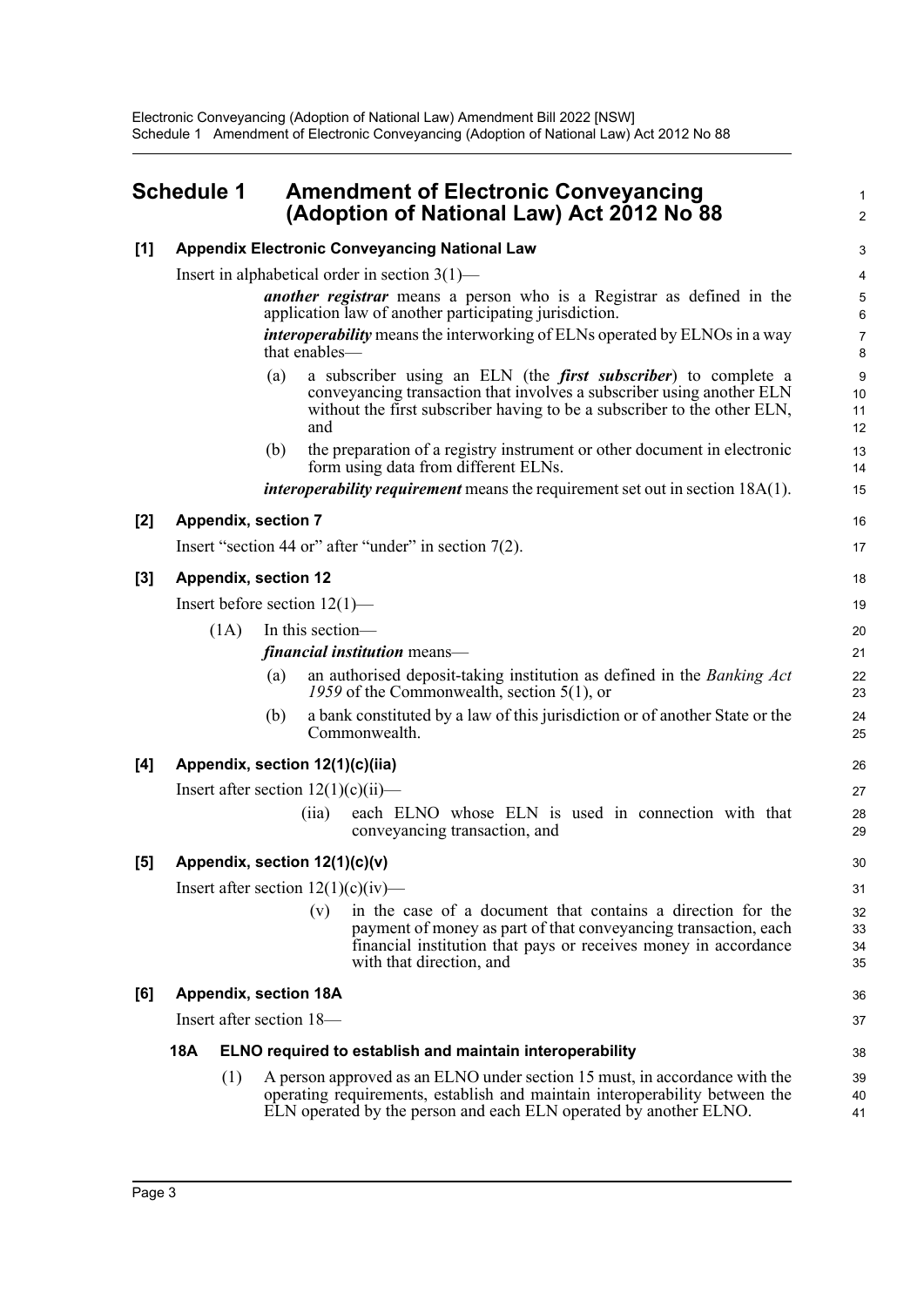|                    | (2)                                 | The Registrar may waive compliance with the interoperability requirement if<br>the Registrar is satisfied that granting the waiver is reasonably necessary in all<br>the circumstances. |       |                                                                                                                                                                                                                                                   | $\mathbf 1$<br>$\overline{c}$<br>$\mathbf{3}$ |
|--------------------|-------------------------------------|-----------------------------------------------------------------------------------------------------------------------------------------------------------------------------------------|-------|---------------------------------------------------------------------------------------------------------------------------------------------------------------------------------------------------------------------------------------------------|-----------------------------------------------|
|                    | (3)                                 |                                                                                                                                                                                         |       | A waiver under subsection (2) may—                                                                                                                                                                                                                | 4                                             |
|                    |                                     | (a)                                                                                                                                                                                     |       | be total or partial, and                                                                                                                                                                                                                          | 5                                             |
|                    |                                     | (b)                                                                                                                                                                                     |       | apply to particular persons approved as an ELNO under section 15 or<br>particular classes of those persons, and                                                                                                                                   | 6<br>$\overline{7}$                           |
|                    |                                     | (c)                                                                                                                                                                                     |       | apply generally or be limited in its application by reference to specified<br>exceptions or factors, and                                                                                                                                          | 8<br>9                                        |
|                    |                                     | (d)                                                                                                                                                                                     |       | apply indefinitely or for a specified period, and                                                                                                                                                                                                 | 10                                            |
|                    |                                     | (e)                                                                                                                                                                                     |       | be unconditional or subject to conditions or restrictions.                                                                                                                                                                                        | 11                                            |
| $\left[ 7 \right]$ | <b>Appendix, section 19</b>         |                                                                                                                                                                                         |       |                                                                                                                                                                                                                                                   | 12                                            |
|                    |                                     |                                                                                                                                                                                         |       | Omit "continues to meet the qualifications for approval" from section $19(1)$ .                                                                                                                                                                   | 13                                            |
|                    |                                     |                                                                                                                                                                                         |       | Insert instead "meets the qualifications for renewal of approval".                                                                                                                                                                                | 14                                            |
|                    |                                     |                                                                                                                                                                                         |       |                                                                                                                                                                                                                                                   |                                               |
| [8]                | <b>Appendix, section 22</b>         |                                                                                                                                                                                         |       |                                                                                                                                                                                                                                                   | 15                                            |
|                    | Insert after section $22(2)(a)$ —   |                                                                                                                                                                                         |       |                                                                                                                                                                                                                                                   | 16                                            |
|                    |                                     | (a1)                                                                                                                                                                                    |       | changes in the control of an ELNO,                                                                                                                                                                                                                | 17                                            |
| [9]                |                                     |                                                                                                                                                                                         |       | Appendix, section 22(2)(b)(i) and (f)                                                                                                                                                                                                             | 18                                            |
|                    |                                     |                                                                                                                                                                                         |       | Omit "an ELN" wherever occurring. Insert instead "the ELN operated by the ELNO".                                                                                                                                                                  | 19                                            |
| [10]               | Appendix, section 22(2)(c)          |                                                                                                                                                                                         |       |                                                                                                                                                                                                                                                   |                                               |
|                    | Omit the paragraph. Insert instead— |                                                                                                                                                                                         |       |                                                                                                                                                                                                                                                   |                                               |
|                    |                                     | (c)                                                                                                                                                                                     |       | interoperability, including, without limitation—                                                                                                                                                                                                  | 22                                            |
|                    |                                     |                                                                                                                                                                                         | (i)   | requiring an ELNO to enter into agreements with other ELNOs<br>with respect to interoperability, and                                                                                                                                              | 23<br>24                                      |
|                    |                                     |                                                                                                                                                                                         | (ii)  | specifying matters to be dealt with, and standard provisions to be<br>included, in those agreements, and                                                                                                                                          | 25<br>26                                      |
|                    |                                     |                                                                                                                                                                                         | (iii) | the resolution of disputes between an ELNO and other ELNOs<br>relating to interoperability,                                                                                                                                                       | 27<br>28                                      |
|                    |                                     | (c1)                                                                                                                                                                                    |       | the technical and operational requirements for an ELN, including,<br>without limitation, data standards and other requirements relating to<br>interoperability, for example, data standards with respect to associated<br>financial transactions, | 29<br>30<br>31<br>32                          |
|                    |                                     | (c2)                                                                                                                                                                                    |       | the integration of an ELN with other electronic systems,                                                                                                                                                                                          | 33                                            |
|                    |                                     | (c3)                                                                                                                                                                                    |       | the separation of services provided by the ELN operated by an ELNO<br>from other services provided by the ELNO,                                                                                                                                   | 34<br>35                                      |
|                    |                                     | (c4)                                                                                                                                                                                    |       | fees and charges payable to an ELNO, including, without limitation,<br>principles relating to-                                                                                                                                                    | 36<br>37                                      |
|                    |                                     |                                                                                                                                                                                         | (i)   | the setting and publication of fees and charges, and                                                                                                                                                                                              | 38                                            |
|                    |                                     |                                                                                                                                                                                         | (ii)  | the apportionment of liability to pay fees and charges, and                                                                                                                                                                                       | 39                                            |
|                    |                                     |                                                                                                                                                                                         | (iii) | the circumstances in which fees and charges are not payable,                                                                                                                                                                                      | 40                                            |
|                    |                                     | (c5)                                                                                                                                                                                    |       | the resolution of disputes between an ELNO and subscribers to the ELN<br>operated by the ELNO or clients of those subscribers,                                                                                                                    | 41<br>42                                      |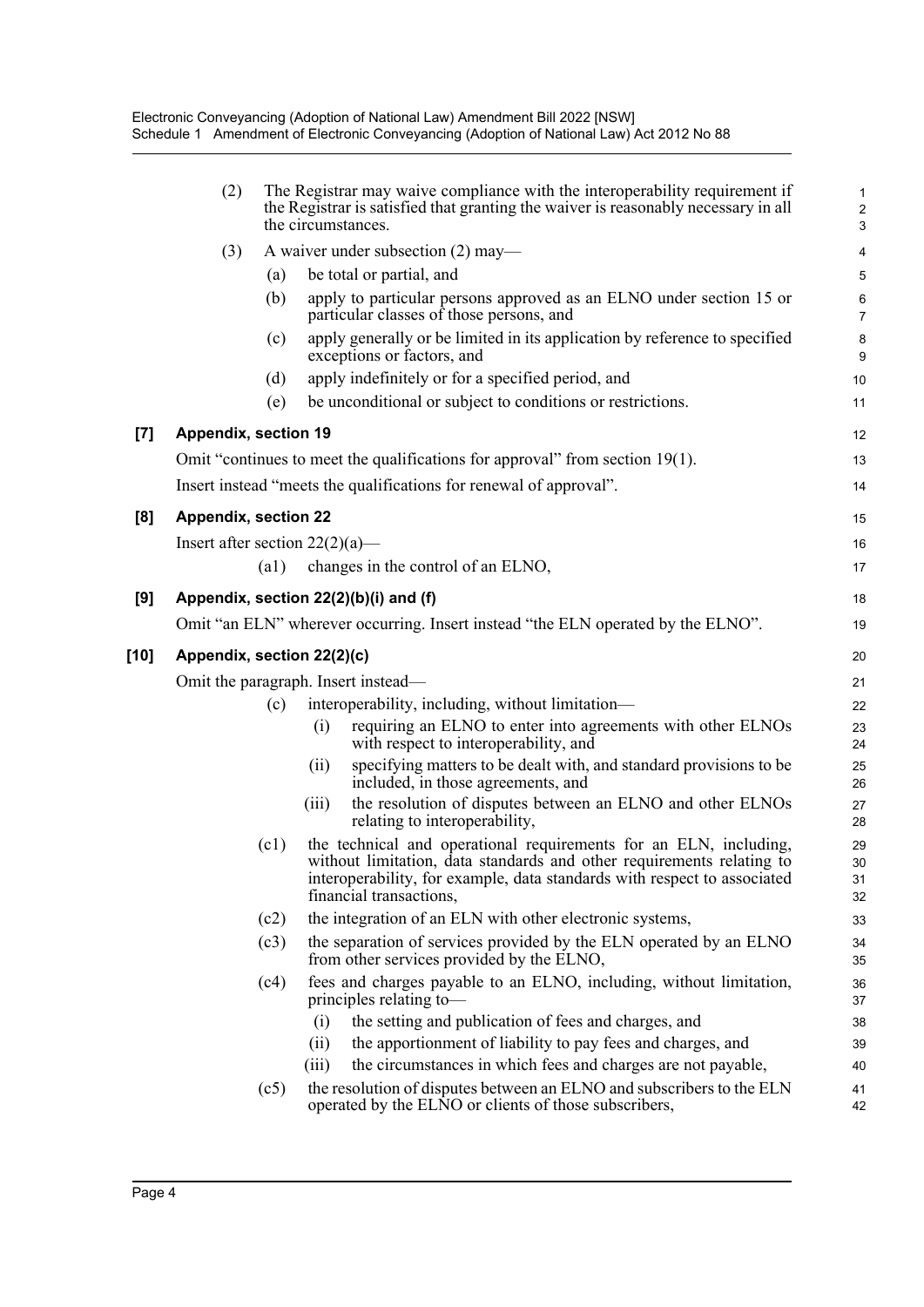|        |                                    | (c6) | code, | participation by an ELNO in a scheme for an industry code relating to<br>associated financial transactions and compliance by an ELNO with that                                                                       | 1<br>$\overline{\mathbf{c}}$<br>3 |  |  |
|--------|------------------------------------|------|-------|----------------------------------------------------------------------------------------------------------------------------------------------------------------------------------------------------------------------|-----------------------------------|--|--|
| $[11]$ | <b>Appendix, section 33</b>        |      |       |                                                                                                                                                                                                                      | 4                                 |  |  |
|        |                                    |      |       | Omit "either or both" from section 33(a). Insert instead "any".                                                                                                                                                      | 5                                 |  |  |
| $[12]$ | Appendix, section 33(a)(ia)        |      |       |                                                                                                                                                                                                                      | 6                                 |  |  |
|        | Insert after section $33(a)(i)$ —  |      |       |                                                                                                                                                                                                                      |                                   |  |  |
|        |                                    |      | (ia)  | ascertaining whether or not the interoperability requirement is<br>being, or has been, complied with,                                                                                                                | 8<br>9                            |  |  |
| $[13]$ | <b>Appendix, section 35</b>        |      |       |                                                                                                                                                                                                                      |                                   |  |  |
|        |                                    |      |       | Insert at the end of section $35(1)(b)(ii)$ —                                                                                                                                                                        | 11                                |  |  |
|        |                                    |      |       | , and                                                                                                                                                                                                                | 12                                |  |  |
|        |                                    |      | (iii) | another registrar.                                                                                                                                                                                                   | 13                                |  |  |
| $[14]$ | Appendix, section 35(4)            |      |       |                                                                                                                                                                                                                      |                                   |  |  |
|        | Insert after section $35(3)$ —     |      |       |                                                                                                                                                                                                                      | 15                                |  |  |
|        | (4)                                |      |       | The Registrar may refer a matter to an appropriate authority despite any law<br>of this jurisdiction relating to privacy or confidentiality.                                                                         | 16<br>17                          |  |  |
| $[15]$ | <b>Appendix, section 37</b>        |      |       |                                                                                                                                                                                                                      |                                   |  |  |
|        | Insert after section $37(b)$ —     |      |       |                                                                                                                                                                                                                      | 19                                |  |  |
|        |                                    | (c)  |       | the power conferred by section 44 to approve forms.                                                                                                                                                                  | 20                                |  |  |
| $[16]$ | Appendix, section 37(2)            |      |       |                                                                                                                                                                                                                      | 21                                |  |  |
|        | Insert at the end of section 37-   |      |       |                                                                                                                                                                                                                      |                                   |  |  |
|        | (2)                                |      |       | The Registrar may, in an instrument of delegation, authorise the person to<br>whom a power or function is delegated to subdelegate that power or function.                                                           | 23<br>24                          |  |  |
| $[17]$ | <b>Appendix, section 40</b>        |      |       |                                                                                                                                                                                                                      | 25                                |  |  |
|        |                                    |      |       | Insert "or associated financial transactions" after "ELNO" in the heading to the section.                                                                                                                            | 26                                |  |  |
| $[18]$ | Appendix, section 40(2)            |      |       |                                                                                                                                                                                                                      | 27                                |  |  |
|        | Insert at the end of section 40—   |      |       |                                                                                                                                                                                                                      |                                   |  |  |
|        | (2)                                |      |       | The mere fact that the operating requirements include provisions relating to<br>the following matters does not make the Registrar responsible for the<br>regulation or conduct of associated financial transactions— | 29<br>30<br>31                    |  |  |
|        |                                    | (a)  |       | data standards relating to those transactions,                                                                                                                                                                       | 32                                |  |  |
|        |                                    | (b)  |       | participation by an ELNO in a scheme for an industry code relating to<br>those transactions and compliance by an ELNO with that code.                                                                                | 33<br>34                          |  |  |
| $[19]$ | <b>Appendix, Part 4 Division 4</b> |      |       |                                                                                                                                                                                                                      | 35                                |  |  |
|        | Insert after section 42—           |      |       |                                                                                                                                                                                                                      | 36                                |  |  |